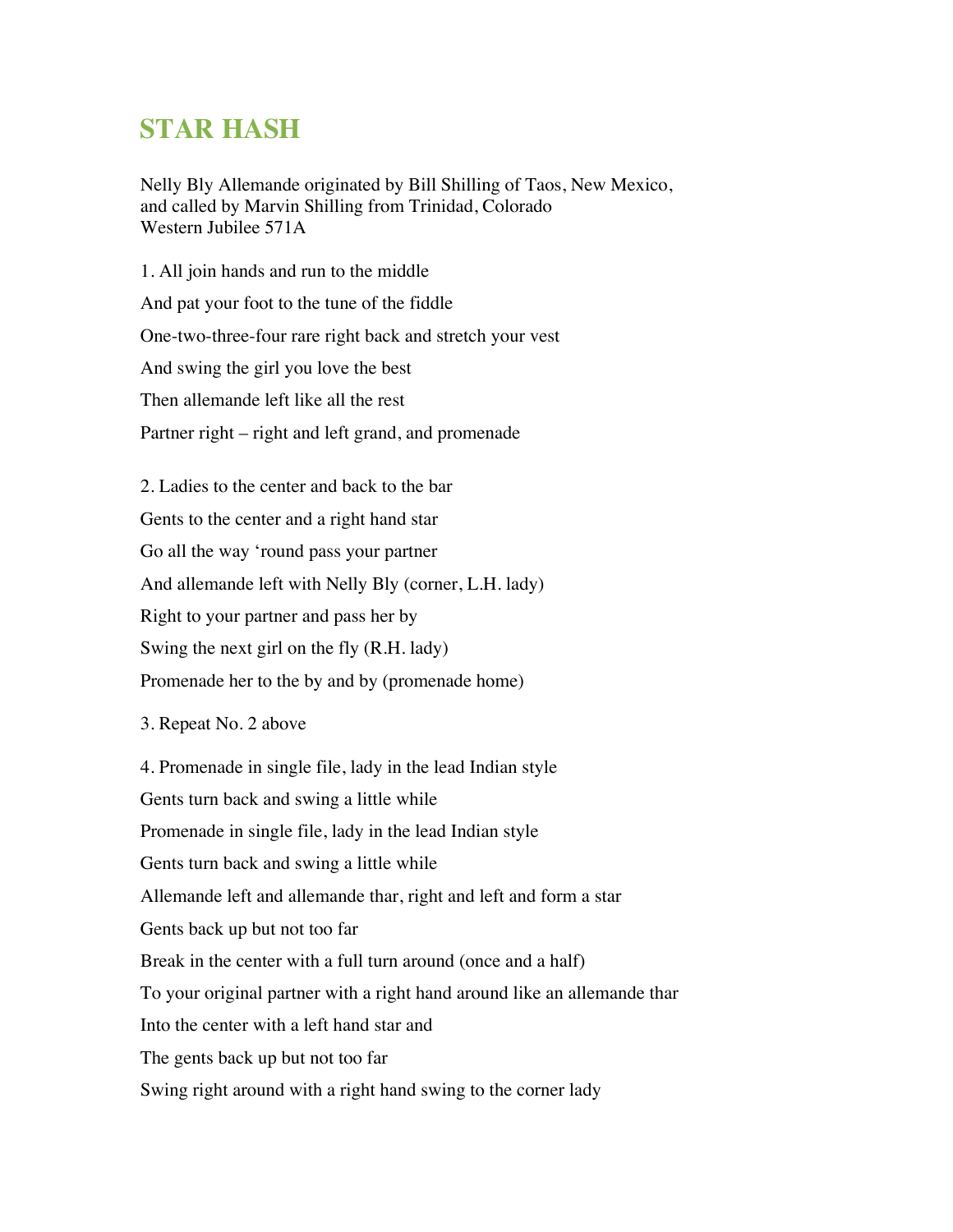And allemande left like a rope on a calf Meet your partner with a once and a half (elbow swing) (swing all girls with an elbow swing until you meet your partner again and promenade home)

5. Head two ladies chain across the set Side two ladies chain across the set All four ladies star by the right go once and a half around Meet your original partner with a left hand around for a do-si-do (do-si-do until caller says promenade)

6. All around your left hand lady – see-saw 'round your taw Allemande left your corner – allemande right your own Go back and swing that corner girl as if she were your own Allemande left your corner – allemande right your own Go back and swing that corner girl as if she were your own Allemande left your corner – allemande right your own Go back and swing that corner girl as if she were your own Allemande left your corner – allemande right your own Go back and swing that corner girl as if she were your own

7. Ladies to the center and back to the bar Gents to the center with a right hand star Back with the left you've gone too far Pick up partners as you come around Ladies swing in with a full turn around And the girls star right in the center of the town Gents step off as your own home position Ladies keep going with a right hand star Pick up your own partner as you go by Gents swing in with a full turn around And star by the right and the ladies stop off at home position Gents keep going with a right hand star go all the way around